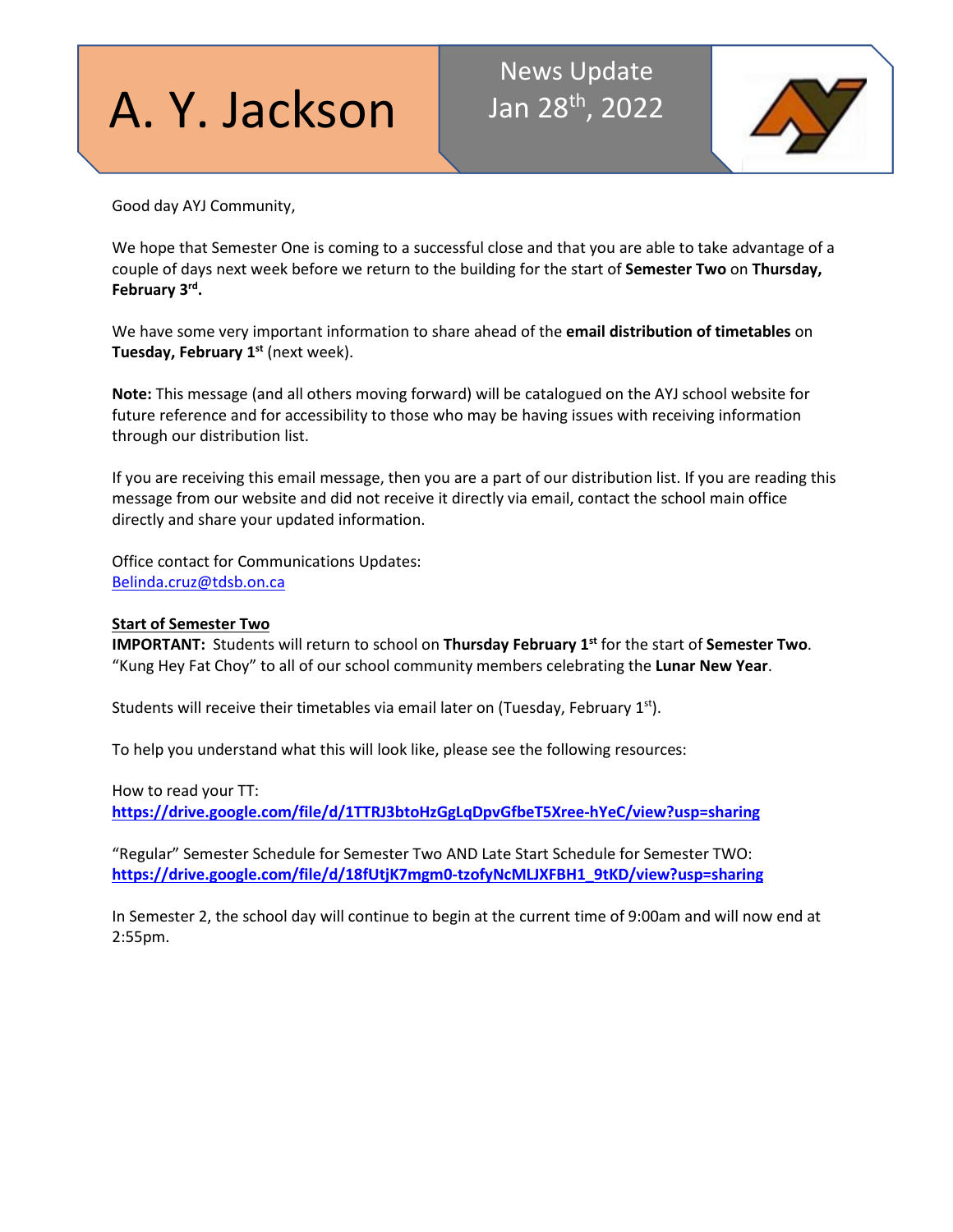| Semester 2 Daily Schedule (Day 1/Day 2) |           |           |           |           |
|-----------------------------------------|-----------|-----------|-----------|-----------|
|                                         | Day 1     | Day 2     | Day 1     | Day 2     |
| $9:00 - 10:15$ a.m.                     | Period A  | Period A  | Period A  | Period A/ |
|                                         | Course 1  | Course 1  | Course 1  | Course 1  |
| 10:20 - 11:35 a.m.                      | Period B/ | Period B/ | Period B/ | Period B/ |
|                                         | Course 2  | Course 2  | Course 2  | Course 2  |
| LUNCH 11:35 a.m. - 12:20 p.m.           |           |           |           |           |
| 12:20 - 1:35 p.m.                       | Period C/ | Period D/ | Period C/ | Period D/ |
|                                         | Course 3  | Course 4  | Course 3  | Course 4  |
| 1:40 - 2:55 p.m.                        | Period D/ | Period C/ | Period D/ | Period C/ |
|                                         | Course 4  | Course 3  | Course 4  | Course 3  |

Based on guidance from TPH, the current length of the lunch period will remain the same, however it will be reviewed as we enter warmer weather during the second semester and as COVID-19 circumstances change.

# **Guidance Google Classrooms**

Students are asked to join the appropriate **Guidance Google Classroom** for updates from the Guidance Department throughout the year.

Grade 9 code: b27gbjp Grade 10 code: wctzhxp Grade 11 code: o7im42h Grade 12 code: cvlqkiu

# **Building Entry/ COVID Secondary Screening Procedures**

Students will need to enter via one of the two main doors for screening verification. We have structured school entry so students go in a door depending on their grade: **Grades 9 & 10 will enter through the East Side (Main Entrance) doors** and **Grades 11 & 12 will enter through the West Side (Field Entrance) doors.**

These entrances are to be used by students and staff to access the school, including after lunch. When **exiting** the building, **students will use the closest stairwell/exit to their classroom**.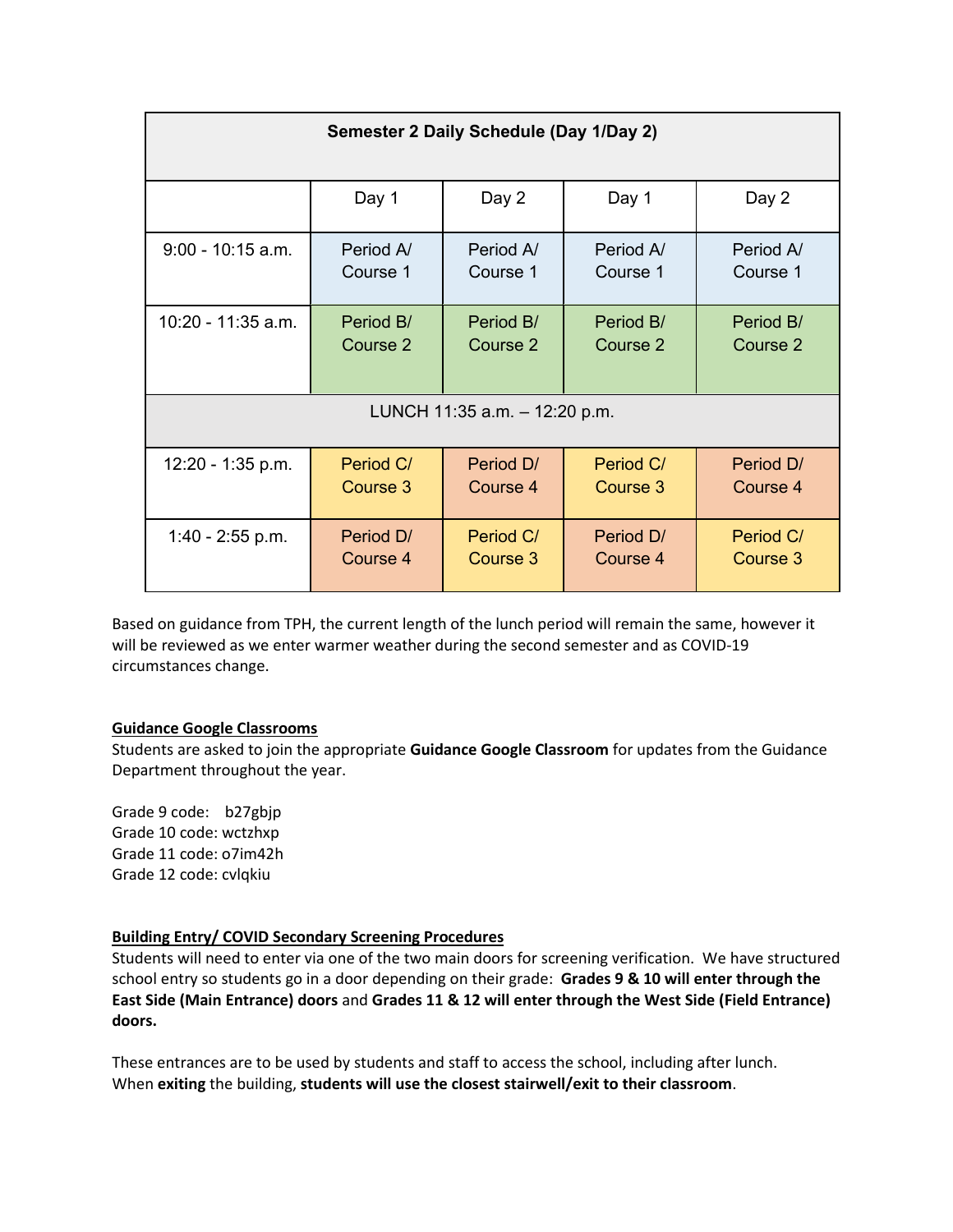Please note that even though the ongoing School Accessibility construction on the South side of the first floor (Phys Ed hallway & Caretaking Hallway) is nearing full completion, **the Parking Lot Entrance/Exit** and adjoining **Caretaking Hallway will remain closed and off limits to students.**

The **Phys Ed Hallway** and most of the lockers in that hallway will **REOPEN** with the start of Semester Two. If your locker assignment is one which is not available due to the final pieces of this construction project, please see the MAIN OFFICE to receive a temporary locker assignment.

# **Daily Screening Procedure**

When students arrive at the school for the first day, they will need to continue to follow all of the established procedures to gain entry to the building. First, they will need to do a COVID self-assessment and create a record of this using either an online app or a hardcopy paper version.

Details on this process can be found here: Daily Student Health Screen Hardcopy [https://drive.google.com/file/d/1zlzXGiidc7R4\\_qj\\_qpLmW3bzrf0-uZK-/view?usp=sharing](https://drive.google.com/file/d/1zlzXGiidc7R4_qj_qpLmW3bzrf0-uZK-/view?usp=sharing)

When possible, families are asked to use the "Now Mobile" Health Screening app each day. It can be accessed from a desktop computer or through the free app. Each day, when self-screening is performed at home through the app, student can bring the QR code for quick scanning at the door. Instructions for using the app can be found here **Healthy Screening App.** When this is not possible, a daily should be signed and sent to school with the student health pass: [https://drive.google.com/file/d/1zlzXGiidc7R4\\_qj\\_qpLmW3bzrf0-uZK-/view?usp=sharing](https://drive.google.com/file/d/1zlzXGiidc7R4_qj_qpLmW3bzrf0-uZK-/view?usp=sharing)

**IMPORTANT:** It is expected that students will complete the Health Screening App DAILY before leaving for school. You will be asked for proof (the QR Code generated or Paper Pass) when entering the building for class. Failure to complete this process each day will mean you are removed from class.

Inside the building students will co-operate to maintain 2 metres of physical distancing from each other. Signage has been put up on floors, doors, and walls of hallways and classrooms to help direct traffic. Travel on the right side of the hallways at all times, yield to traffic at intersections in the hallway, use an elbow to open push doors (fire doors in hallways/ stairwells), wear your mask, sanitize hands as needed, abide by wait stickers for offices, water stations, and washrooms where capacity restrictions will be posted outside.

Most of all, be respectful of others and of yourself - you can take the best actions for yourself and those around you to mitigate against transmission during the pandemic.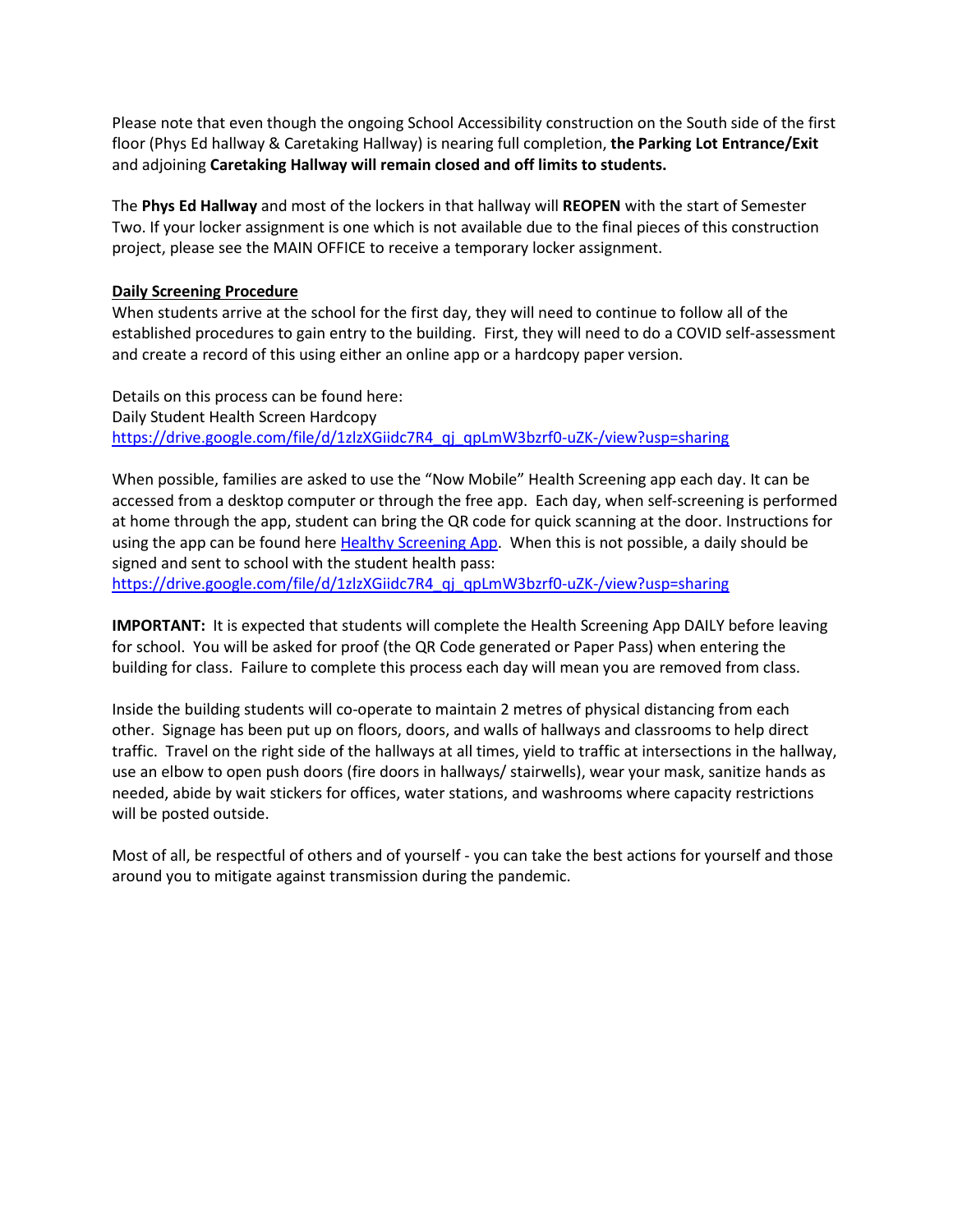# **AYJ Late Start Wednesdays**

There will be late starts at AYJ for staff to meet together to address Professional Learning items and to continue/update our school year planning.

| <b>AYJ Late Start Wednesdays Dates</b> |                   |  |
|----------------------------------------|-------------------|--|
| February 16, 2022                      | February 23, 2022 |  |
| March 23, 2022                         | March 30, 2022    |  |
| April 20, 2022                         | April 27, 2022    |  |
| May 18, 2022                           | May 25, 2022      |  |
| June 22, 2022                          | June 29, 2022     |  |

The **schedule** on these **Late Start Wednesdays** is as follows:

| <b>AYJ Late Start Wednesdays Schedule</b> |            |  |  |
|-------------------------------------------|------------|--|--|
| 10:00 am $-$ 11:00 pm                     | Course 1   |  |  |
| 11:05 am $-$ 12:05 pm                     | Course 2   |  |  |
| 12:05 pm $-$ 12:50 pm                     | LUNCH      |  |  |
| 12:50 pm $-$ 1:50 pm                      | Course 3/4 |  |  |
| 1:55 pm $-$ 2:55 pm                       | Course 4/3 |  |  |

# **Textbook/ Technology Drop Off**

If you still have books or devices to drop off from last semester we will collect them at the entry points to the school. Please write your name neatly inside the front cover as a safeguard for recording purposes. It is vital that we have materials returned so that we can be fully prepared for the new semester. Staff will be available on **Mon Jan 31st** and **Tues Feb 1st** for students who wish to drop off textbooks in advance of Semester Two.

# **Student Agendas**

Online agendas allow real-time updates to the calendar and access to board information in a timely manner. We continue to add to the app (particularly our calendar) - check it out regularly for new information and quick links to important sites (calendars, school website etc).

Click here for more information: [Online Agenda/ TDSB Connects.](http://track.spe.schoolmessenger.com/f/a/jJtotJZE_jNUZrFxYvuqKg%7E%7E/AAAAAQA%7E/RgRhP2I2P0R8aHR0cHM6Ly93d3cudGRzYi5vbi5jYS9OZXdzL0FydGljbGUtRGV0YWlscy9BcnRNSUQvNDc0L0FydGljbGVJRC8xNTEyL1REU0ItQ29ubmVjdHMtQXBwLU5vdy1BdmFpbGFibGUtZm9yLVNlY29uZGFyeS1TdHVkZW50c1cHc2Nob29sbUIKAEe2Ll5fFWMoyVITamZyYXplcjM1QGdtYWlsLmNvbVgEAAAAAg%7E%7E)

**Those students requiring a paper version of the Agenda, can connect with their teacher who will in turn direct the request to the appropriate Vice Principal.**